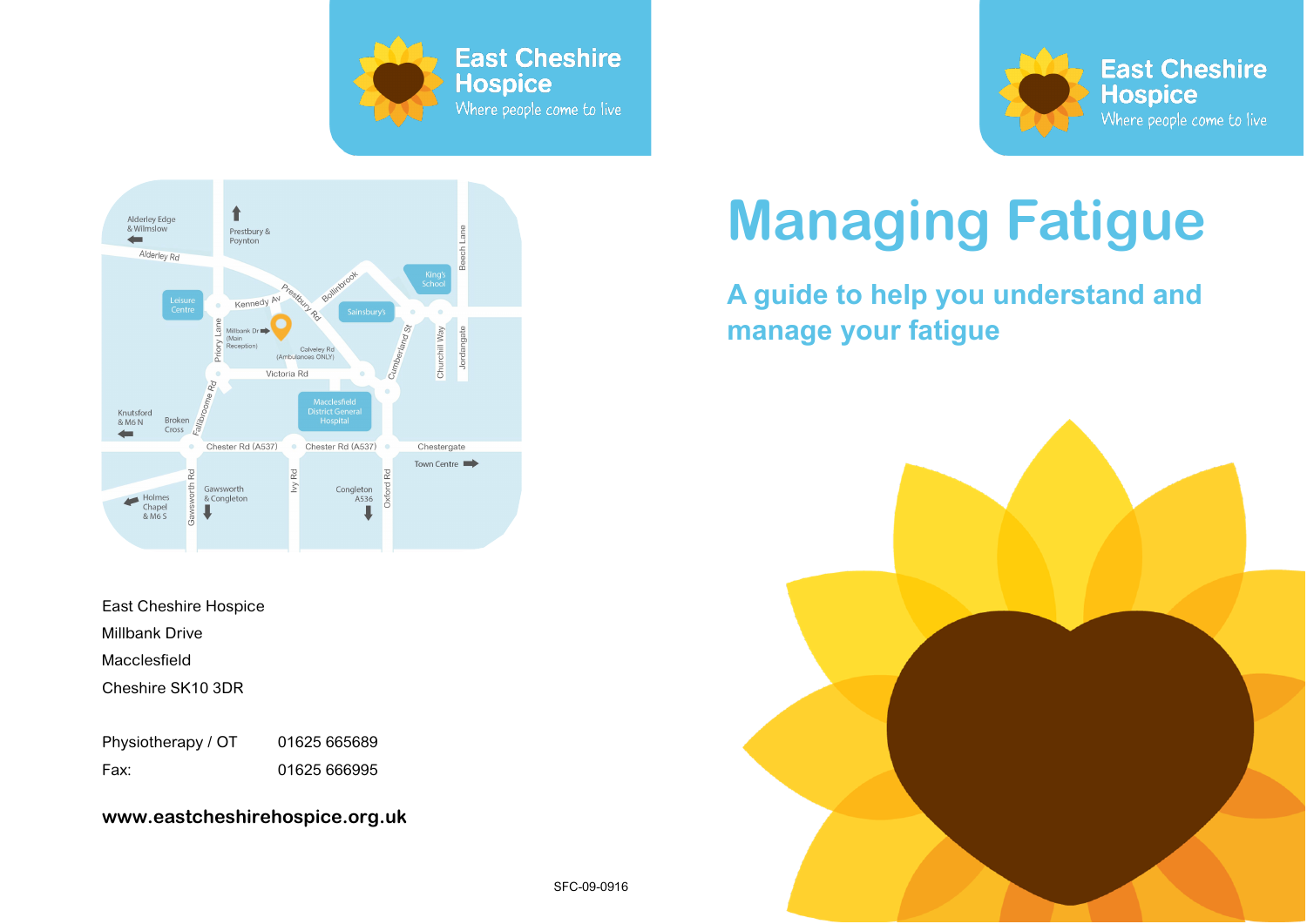#### **What is Fatigue?**

Fatigue describes a feeling of overwhelming tiredness or exhaustion that is not relieved by rest. It affects people not only physically, but psychologically and emotionally, and makes everyday tasks more difficult or even impossible to carry out.

This booklet aims to look at some of the causes of fatigue and discusses strategies to help manage this distressing symptom.

#### **Causes**

Fatigue is an extremely common symptom experienced by people with illnesses such as cancer. It can be caused by the illness itself or by treatments such as chemotherapy or radiotherapy. Other causes include anaemia, weight loss, weakness, pain, breathlessness or fluid retention. These symptoms can also worsen existing fatigue, as can some of the psychological effects of the illnesses with which you are dealing. Low mood or anxiety can both contribute to fatigue.

#### **Who to talk to**

It is important to talk to the doctor or nurse involved in your care. They may identify factors which can be addressed, such as anaemia or loss of appetite, or they may refer you to other health care professions such as Occupational Therapists, Physiotherapists, Dietician or Social Workers whose roles will be discussed later in this booklet.

• If you need psychological support your doctor or nurse may be able to refer you for counselling or art therapy.

#### **Managing setbacks**

It is not uncommon to have setbacks with your fatigue following periods of stress by overdoing certain activities. Don't worry about setbacks, these can be managed using the strategies discussed earlier, such as planning, prioritizing and relaxation.

Positive thinking is also very important in managing setbacks. Negative thoughts such as 'I ought to be coping better' or 'I should be doing more' are unhelpful and will add to your distress.

Try to identify and challenge any negative thoughts and find a more positive way of thinking about the situation. For example, why not write down your achievements down (however small) such as going for a walk, getting some housework done, etc, to remind yourself that you have been able to regain control.

Rather than thinking 'I have to do everything just like I always did' instead try telling yourself 'If I pace myself, I can get A and B done today and do C and D later in the week' 'I'll manage it if I do it in stages'. Remember the story of the tortoise and the hare!

#### **A thought to finish with:**

**Save your energy to do the things you enjoy most, which will maintain or improve your quality of life.**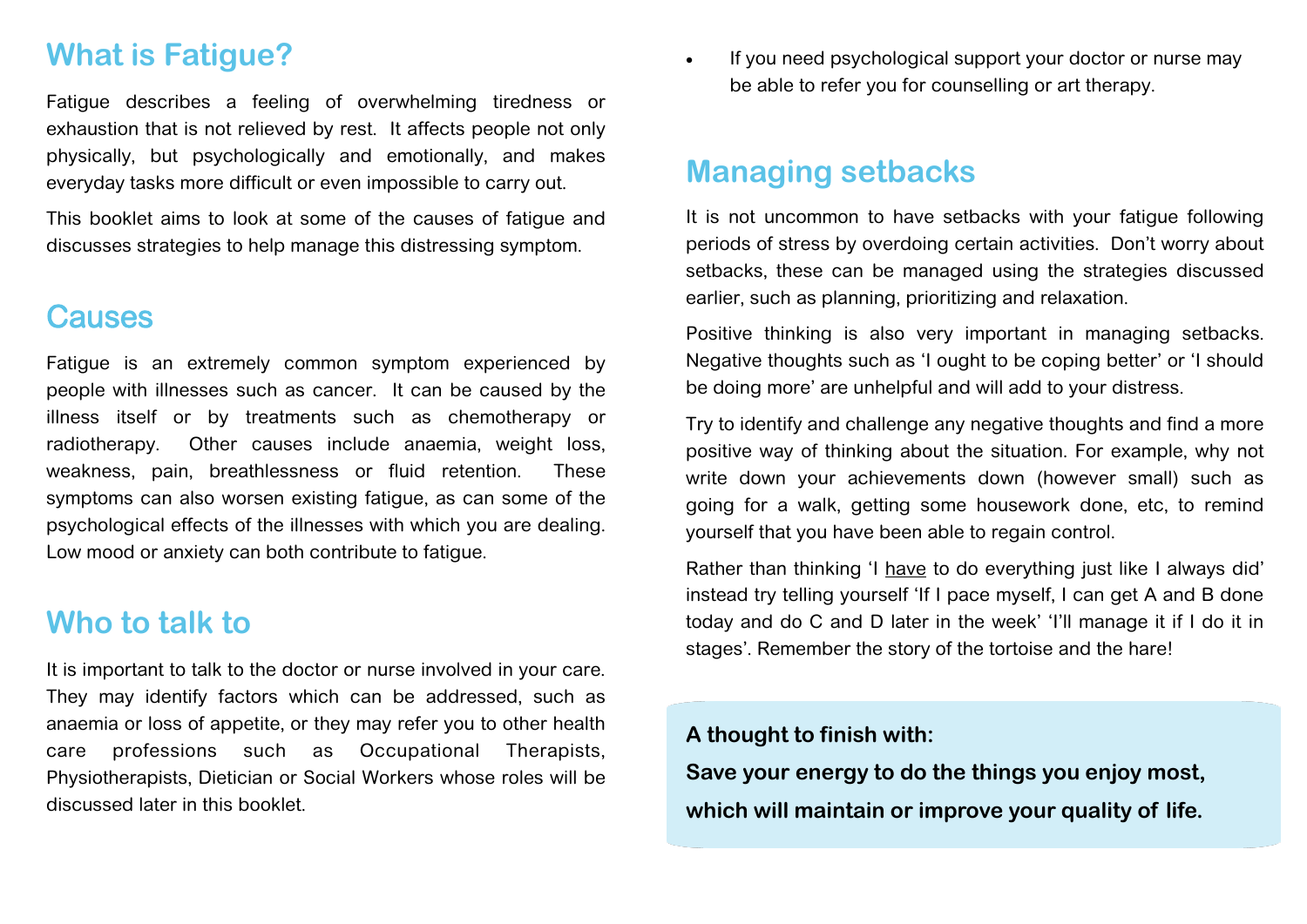- Have a day-time nap to 'recharge your batteries' but limit this to an hour or so to prevent problems sleeping at night
- Avoid stimulants such as tea, coffee, cola at night. Milky drinks can help with sleep
- Keep a steady temperature in your bedroom
- Try mental exercises to help get off to sleep, for example reciting a poem, writing a letter in your head, writing alphabetical lists of names or countries.

#### **Relaxation & stress management**

Stress and anxiety use up energy and can increase your fatigue. Make time for activities which help you to relax.

If you find it difficult to unwind it may be useful to try some specific relaxation techniques, either physical ones where you focus gradually on relaxing all areas of your body or mental techniques to help you relax your mind.

Here are some ideas to help manage stress and help you to relax

- Talk to others about your concerns
- Try some distraction techniques, such as reading, TV, radio, painting, crosswords or listening to music
- Try gentle exercises
- Complementary therapy it is well worth considering some of the complementary therapies available at the Hospice, such as massage, reflexology and Reiki. A complementary therapist may also be able to discuss some relaxation techniques with you or give you a relaxation tape / CD

## **Effects of Fatigue**

Fatigue often leads to changes in people's activity levels and way of life, such as reducing or even stopping paid work, reducing housework and maintenance work, increasing the need for rest, altering sleep, reducing social activities or hobbies, and affecting concentration.

People may avoid doing certain activities completely as they require too much effort, but this then results in frustration, low mood and reduced fitness levels as muscles weaken.

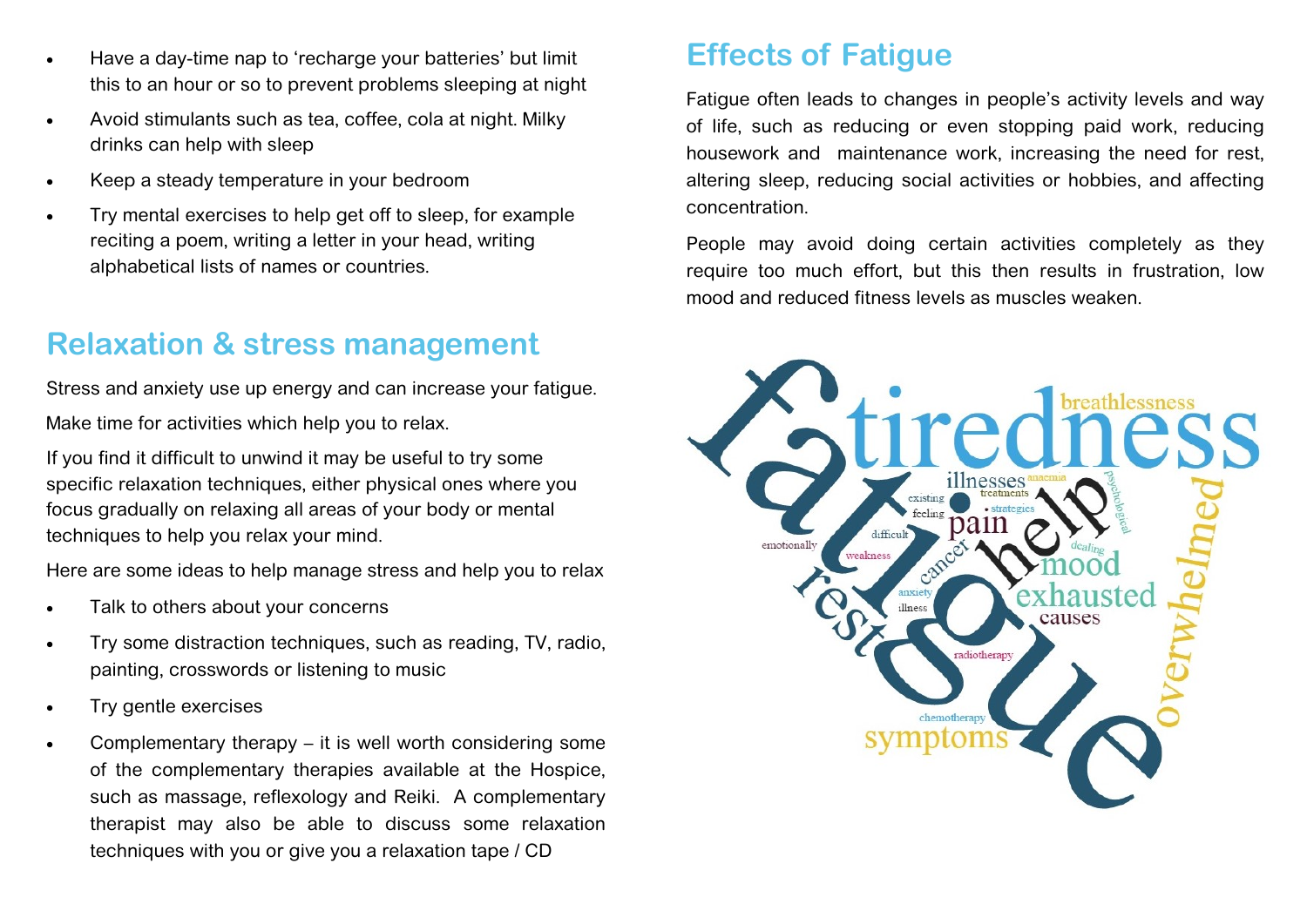# **The Activity Cycle**

A common cycle for people with fatigue involves tending to push themselves until fatigue tells them to stop. This is invariably followed by a period of rest and feelings of frustration.



People tend to stay in the activity cycle because they feel they must get things done, they need to 'finish the job' or they feel guilty if other people are doing things for them.

The strategies outlined in this booklet are designed to break the activity cycle by planning and pacing activities rather than have bursts of over-activity that lead to exhaustion, followed by a reduction in activity and a time of prolonged rest.

Walking is one of the best forms of exercise. Gentle stretching techniques such as Tai Chi, Yoga, and Pilates can also aid suppleness, balance and relaxation. Some people even enjoy exercising using games consoles like a Wii.

If you previously attended a gym this could be gently reintroduced but be sure to discuss current health issues with the gym staff. They may require you to check first with your GP. Gentle chair or bed exercises also help to maintain fitness.

#### **Risks - do not exercise if:**

- You have a high temperature
- You feel dizzy or faint
- You are very short of breath, especially if this is new / sudden
- You have new or unexplained pain
- You have an infection, are anaemic or have low platelets or white cell count

It may be useful to speak to a Physiotherapist for further advice.

#### **Sleep & rest**

It is important to get a balance between exercise and rest / sleep. Try to keep a normal sleeping routine even if you feel tired all the time.

Some tips for good sleep:

 Get up at a similar time each morning – try to avoid spending too much time in bed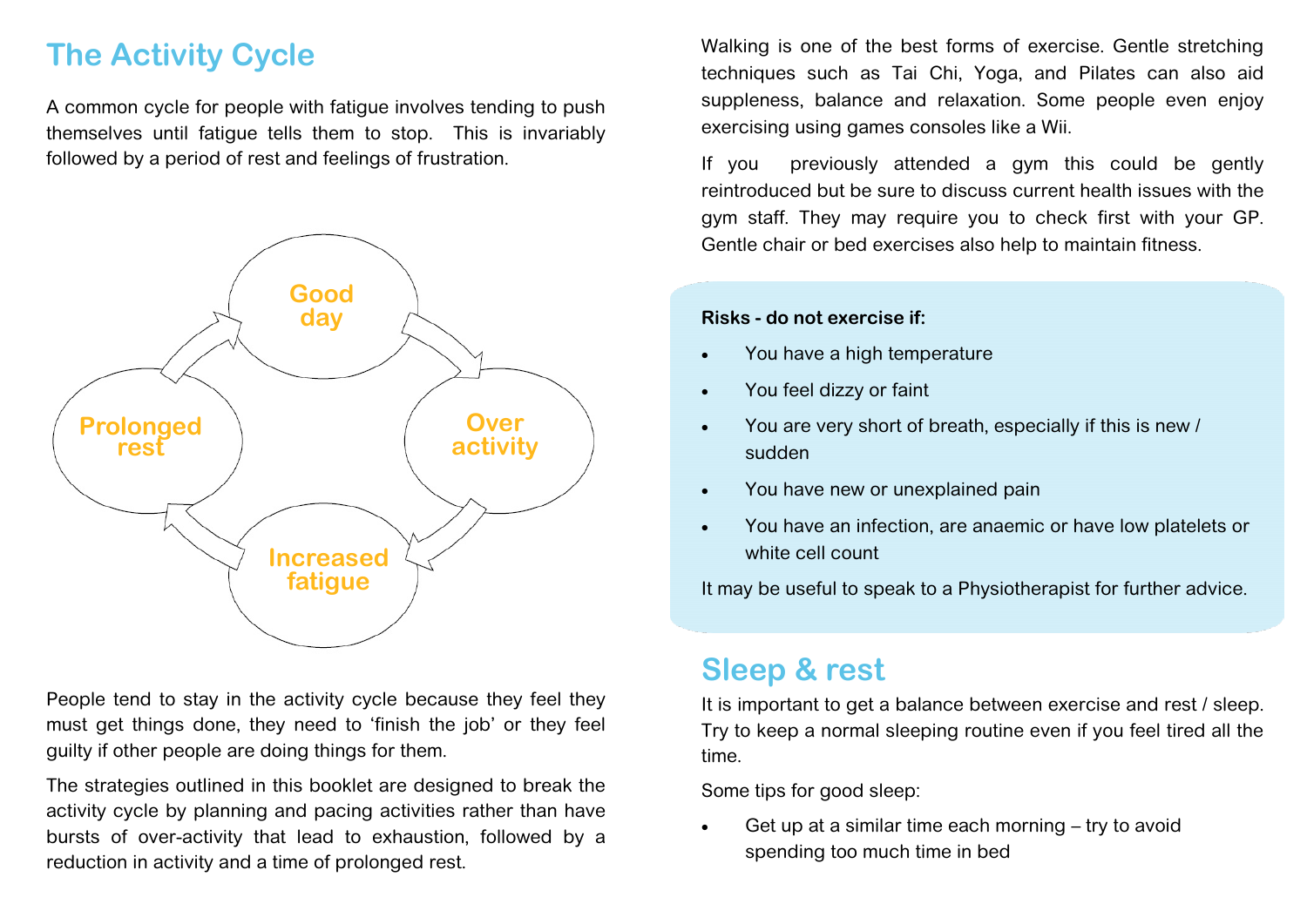## **Nutrition & diet**

Eating well is key to helping you manage your fatigue:

- Eating little and often may be easier than facing or preparing large meals
- If you find your taste is altered, try new foods which appeal to you
- Fruit smoothies are a great option, as they give you fruit and protein without the need for lots of preparation
- Make sure you drink plenty to avoid dehydration and constipation.

Your Health Worker can give you leaflets on healthy eating or refer you to a Dietician if necessary.

# **Exercise & activity**

Fatigue will often result in people doing less and becoming inactive. This then causes muscles to weaken, so that when an activity is attempted more energy is then required. This can make you feel frustrated, demoralized and even less active and so the cycle continues.

By maintaining a regular level of activity or exercise you can maintain muscle strength and general conditioning of all your body's systems. It can also help to improve appetite, mood, circulation, bowel function and sleep.

Research shows that gentle exercise is very helpful in managing fatigue. Exercise should be enjoyable, functional and individualised according to fitness and age, taking into account problems such as weakness, pain or breathlessness.

# **Pacing, Planning and Prioritising**

#### **Pacing**

Pacing means balancing activity so that your day is divided into periods of rest and activity. Pacing can help you manage your day and stay in control. It means doing the activity you had planned, however you feel, but not doing too much or too little. On a bad day stick to your plan but try to break up activities more.

#### **Planning**

Try to plan activities so that more difficult tasks are spread out over a day or week. Plan what order to do things in, decide if you need help to do them or if you need to change the way you do the activity.

If you have times of day when you generally have more energy, it may help to plan your day so that you do certain tasks, such as cooking, housework or gardening at these times. You can also plan your week—for example if you know you will have a busy day Tuesday then you can plan to have a very quiet day on Monday and Wednesday if possible.

#### **Prioritising**

Decide which are the most important things for you to do and make sure you spend your energy doing these, rather than wasting it on less important things. It may be that some tasks can wait until you have more energy, or even that someone else can do them for you.